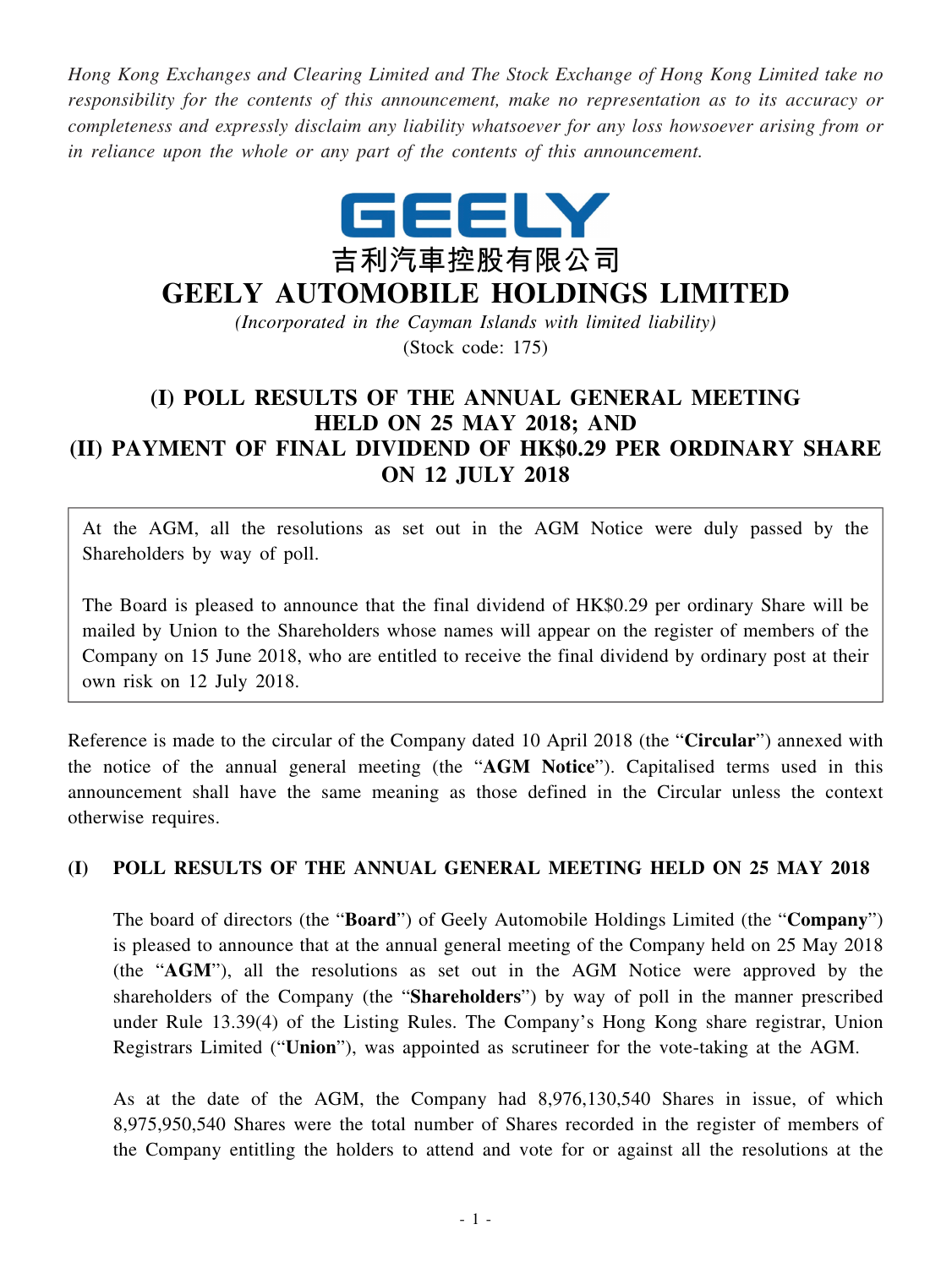AGM. There were no Shares of holders that are required under the Listing Rules to abstain from voting for the resolutions at the AGM. There were no Shares entitling the holder to attend and vote only against any resolution at the AGM.

The poll results in respect of the resolutions as set out in the AGM Notice were as follows:

|    |                                                                                                                                                   | Number of Votes $(\% )$ |                         |  |
|----|---------------------------------------------------------------------------------------------------------------------------------------------------|-------------------------|-------------------------|--|
|    | <b>Ordinary Resolutions</b>                                                                                                                       | For                     | <b>Against</b>          |  |
| 1. | To receive and consider the report of the directors,<br>audited financial statements and auditors' report for<br>the year ended 31 December 2017. | 5,570,944,378<br>99.96% | 2,460,517<br>0.04%      |  |
|    | As more than 50% of the votes were cast in favour of the resolution, the resolution was<br>duly passed as an ordinary resolution.                 |                         |                         |  |
| 2. | To declare a final dividend for the year ended 31<br>December 2017.                                                                               | 5,580,800,895<br>100%   | $\overline{0}$<br>$0\%$ |  |
|    | As more than 50% of the votes were cast in favour of the resolution, the resolution was<br>duly passed as an ordinary resolution.                 |                         |                         |  |
| 3. | To re-elect Mr. Gui Sheng Yue as an executive<br>director.                                                                                        | 5,505,098,716<br>98.67% | 74, 282, 179<br>1.33%   |  |
|    | As more than 50% of the votes were cast in favour of the resolution, the resolution was<br>duly passed as an ordinary resolution.                 |                         |                         |  |
| 4. | To re-elect Mr. An Cong Hui as an executive director.                                                                                             | 5,518,134,821<br>98.90% | 61,246,074<br>1.10%     |  |
|    | As more than 50% of the votes were cast in favour of the resolution, the resolution was                                                           |                         |                         |  |
| 5. | To re-elect Ms. Wei Mei as an executive director.                                                                                                 | 5,163,616,033<br>92.52% | 417,184,862<br>7.48%    |  |
|    | As more than 50% of the votes were cast in favour of the resolution, the resolution was<br>duly passed as an ordinary resolution.                 |                         |                         |  |
| 6. | To re-elect Mr. An Qing Heng as an independent non-<br>executive director.                                                                        | 5,554,972,652<br>99.54% | 25,828,243<br>0.46%     |  |
|    | As more than 50% of the votes were cast in favour of the resolution, the resolution was<br>duly passed as an ordinary resolution.                 |                         |                         |  |
| 7. | To authorise the board of directors of the Company to<br>fix the remuneration of the directors.                                                   | 5,552,372,366<br>99.93% | 3,694,800<br>0.07%      |  |
|    | As more than 50% of the votes were cast in favour of the resolution, the resolution was<br>duly passed as an ordinary resolution.                 |                         |                         |  |